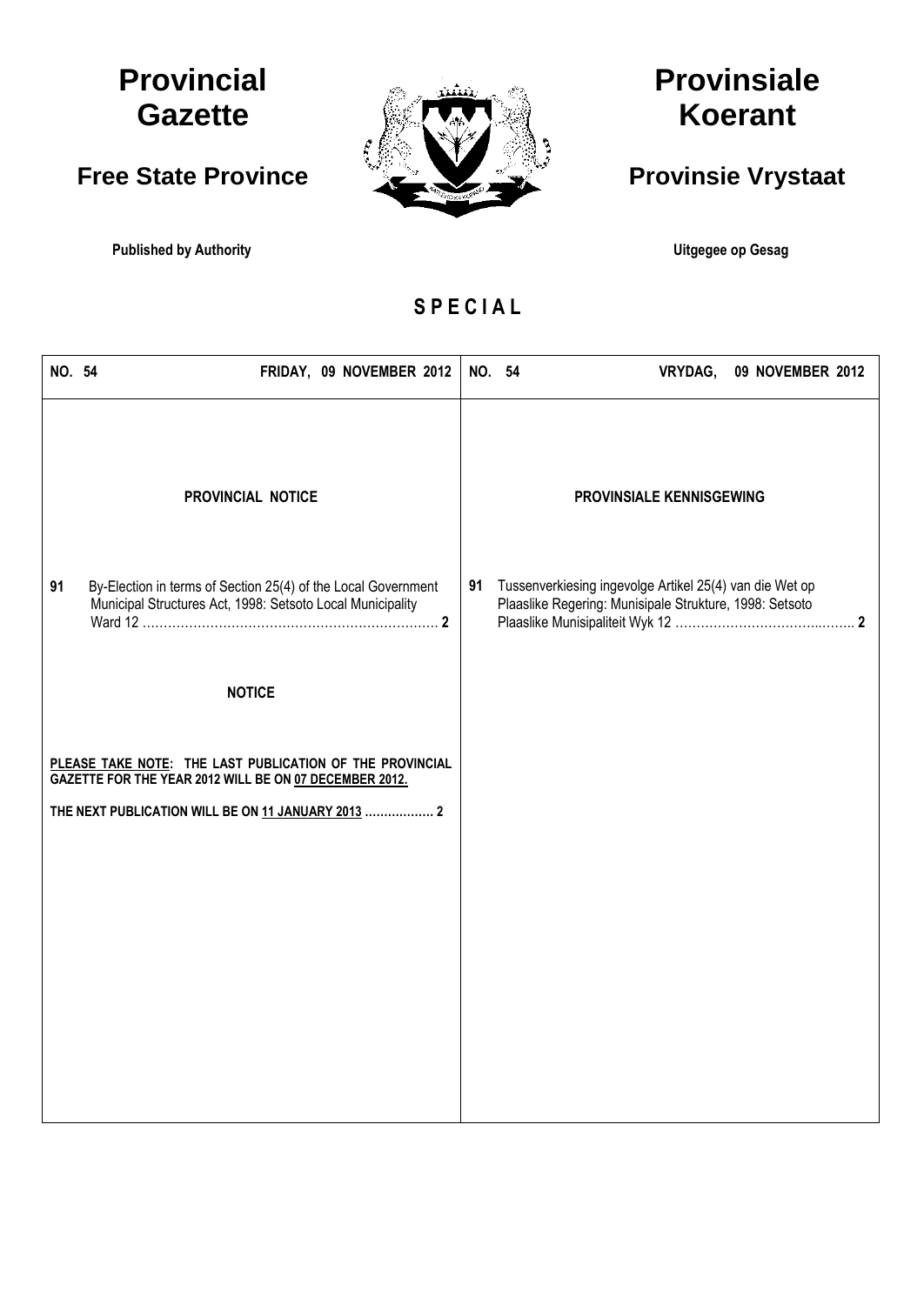| <b>PROVINCIAL NOTICE</b>                                             | <b>PROVINSIALE KENNISGEWING</b>                                        |  |  |
|----------------------------------------------------------------------|------------------------------------------------------------------------|--|--|
| [NO. 91 OF 2012]                                                     | [NO. 91 VAN 2012]                                                      |  |  |
| BY-ELECTION IN TERMS OF SECTION 25(4) OF THE LOCAL                   | TUSSENVERKIESING INGEVOLGE ARTIKEL 25(4) VAN DIE WET                   |  |  |
| <b>GOVERNMENT: MUNICIPAL STRUCTURES ACT, 1998: SETSOTO</b>           | OP PLAASLIKE REGERING: MUNISIPALE STRUKTURE, 1998:                     |  |  |
| <b>LOCAL MUNICIPALITY WARD 12</b>                                    | <b>SETSOTO PLAASLIKE MUNISIPALITEIT WYK 12</b>                         |  |  |
| Under the powers vested in me by section 25(4) of the Local          | Kragtens die bevoegdheid my verleen by artikel 25(4) van die Wet op    |  |  |
| Government: Municipal Structures Act, 1998 (Act No. 117 of 1998), I, | Plaaslike Regering: Munisipale Strukture, 1998 (Wet No. 117 van        |  |  |
| MS Mlamleli, Member of the Executive Council responsible for         | 1998), skryf ek, MS Mlamleli, Lid van die Uitvoerende Raad vir         |  |  |
| Cooperative Governance, Traditional Affairs and Human Settlements in | Kooperatiewe Regering, Tradisionele Sake en Menslike Vestiging in      |  |  |
| the Free State Province and after consultation with the Electoral    | die Vrystaat Provinsie 'n tussenverkiesing uit en bepaal ek, na oorleg |  |  |
| Commission, hereby call a by-election and set 5 December 2012 as     | met die Verkiesingkommissie, 5 Desember 2012 as die dag en datum       |  |  |
| the date for the by-election to be held in Ward 12 of the Local      | waarop die tussenverkiesing in Wyk 12 van die Plaaslike Munisipaliteit |  |  |
| Municipality of Setsoto.                                             | van Setsoto gehou moet word.                                           |  |  |

#### **NOTICE**

#### **PLEASE TAKE NOTE: THE LAST PUBLICATION OF THE PROVINCIAL GAZETTE FOR THE YEAR 2012 WILL BE ON 07 DECEMBER 2012.**

#### **THE NEXT PUBLICATION WILL BE ON 11 JANUARY 2013.**

 $\_$  , and the set of the set of the set of the set of the set of the set of the set of the set of the set of the set of the set of the set of the set of the set of the set of the set of the set of the set of the set of th